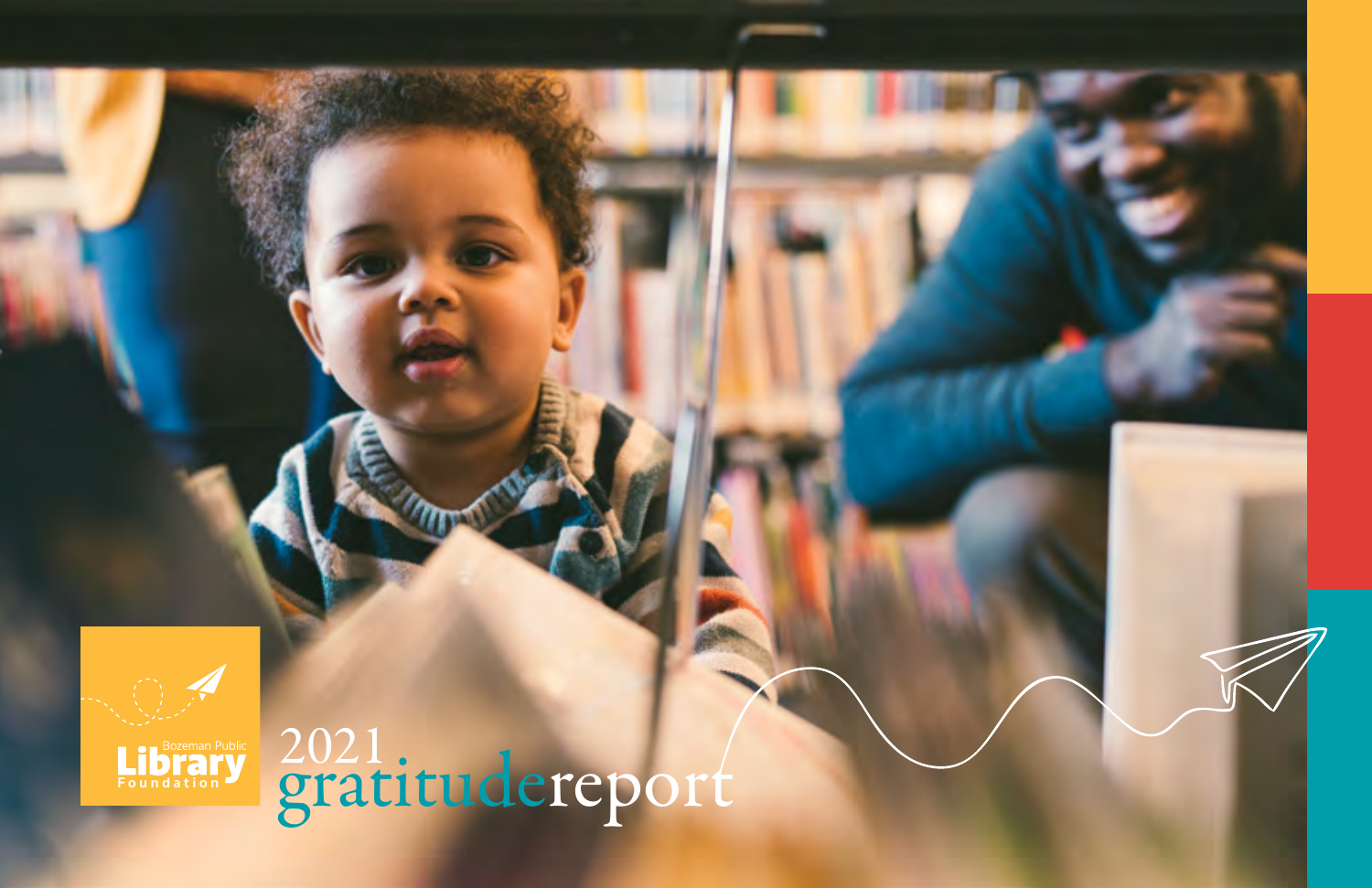# Building beyond books

### **What we do**

The Bozeman Public Library Foundation raises funds for capital improvements and a wide variety of vital programs, services, and community events. We do this by securing donations from individuals, businesses, and foundations.

### **Why this is important**

Tax dollars support basic Library operations yet aren't sufficient to fund programs and services at the level our community deserves. Our supporters provide critical funding for efforts that create lifelong learners, provide equitable access for all, celebrate Bozeman's cultural vibrancy, and build a healthy, connected community.

### **Here's what your support makes possible:**

- Children's Summer Reading programs
- Early Childhood Literacy Outreach
- The Bookmobile
- Mobile internet hotspot and computer laptop lending
- SymBozium, a civil discourse series
- Children's Festival of the Book
- Live music events
- Adult movement classes
- Public art
- Building enhancements
- And much, much more

**Front cover photo:** Bozeman youngster Zamiro Bailey explores the Library's children's section with dad Gavin. Photos (clockwise from top): The Bookmobile travels to communities across Gallatin County. | Eliana Sonntag cuddles a rabbit at a Children's Summer Reading event. | A live raptor show teaches families about local wildlife.

#### [bozemanlibraryfoundation.org](https://www.bozemanlibraryfoundation.org/)



105,682  $\sf{PATRONS}$  SFR in person in 2021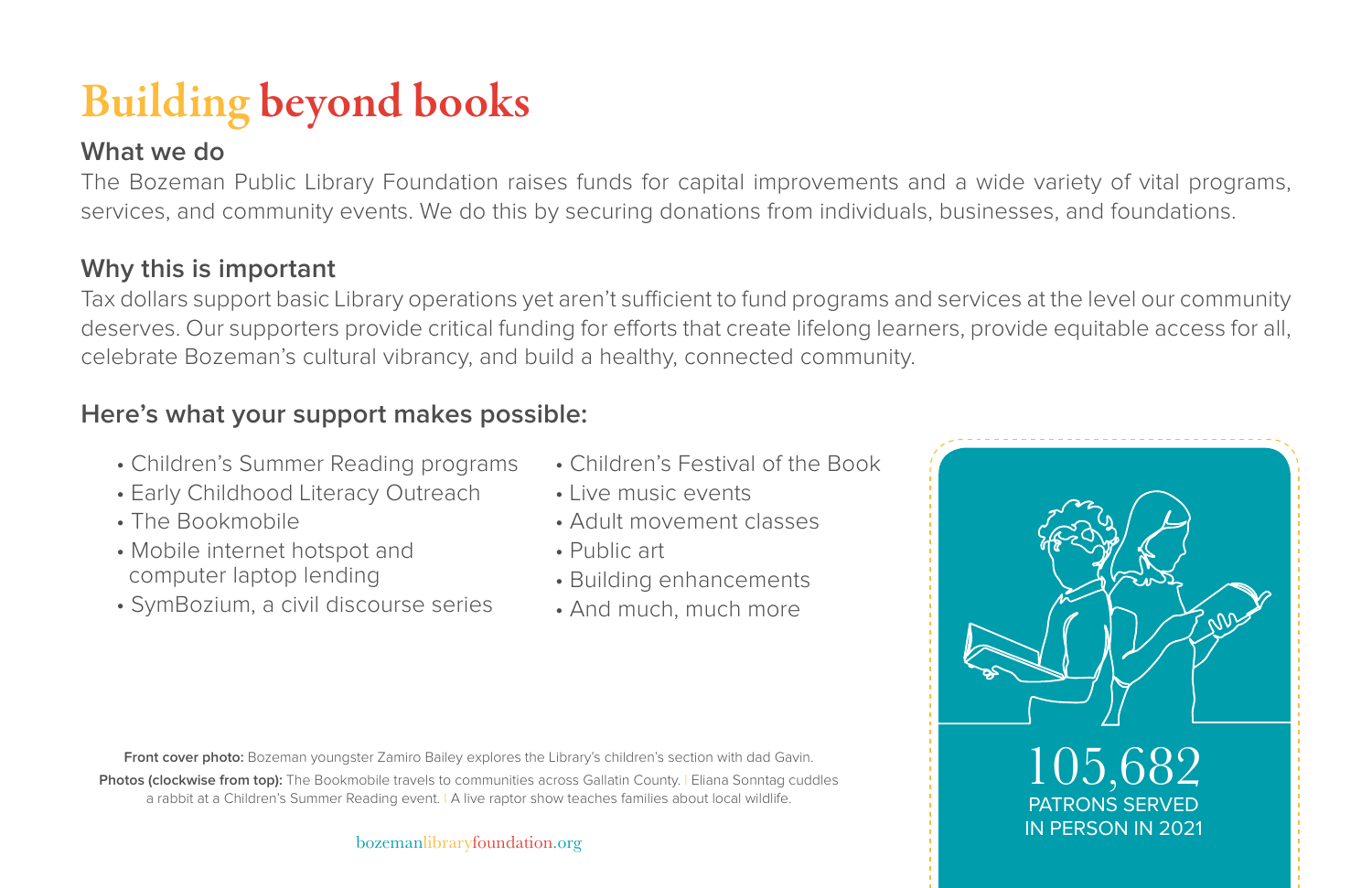

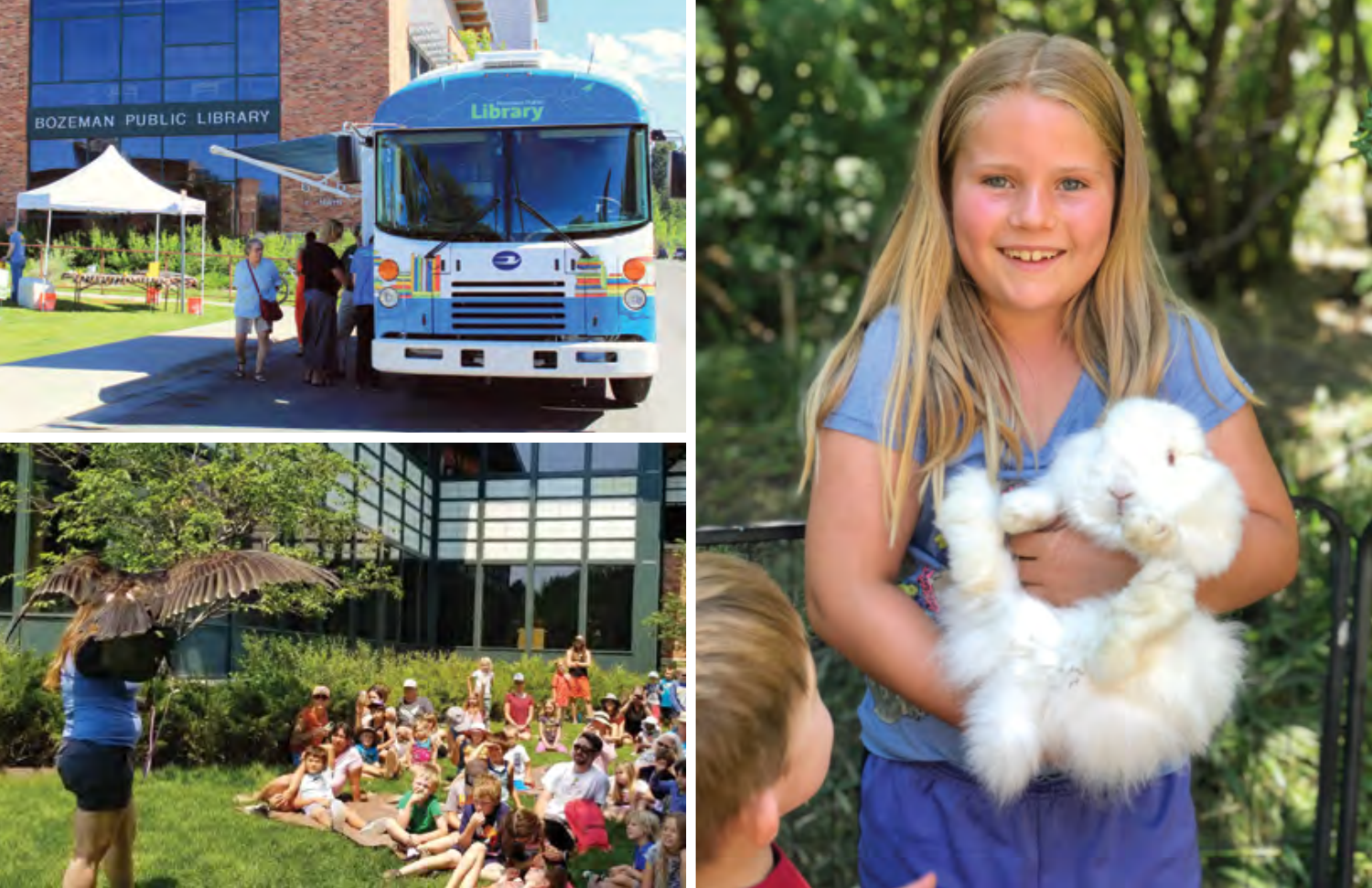

and the state of the cash street



**MACIRQUE** 

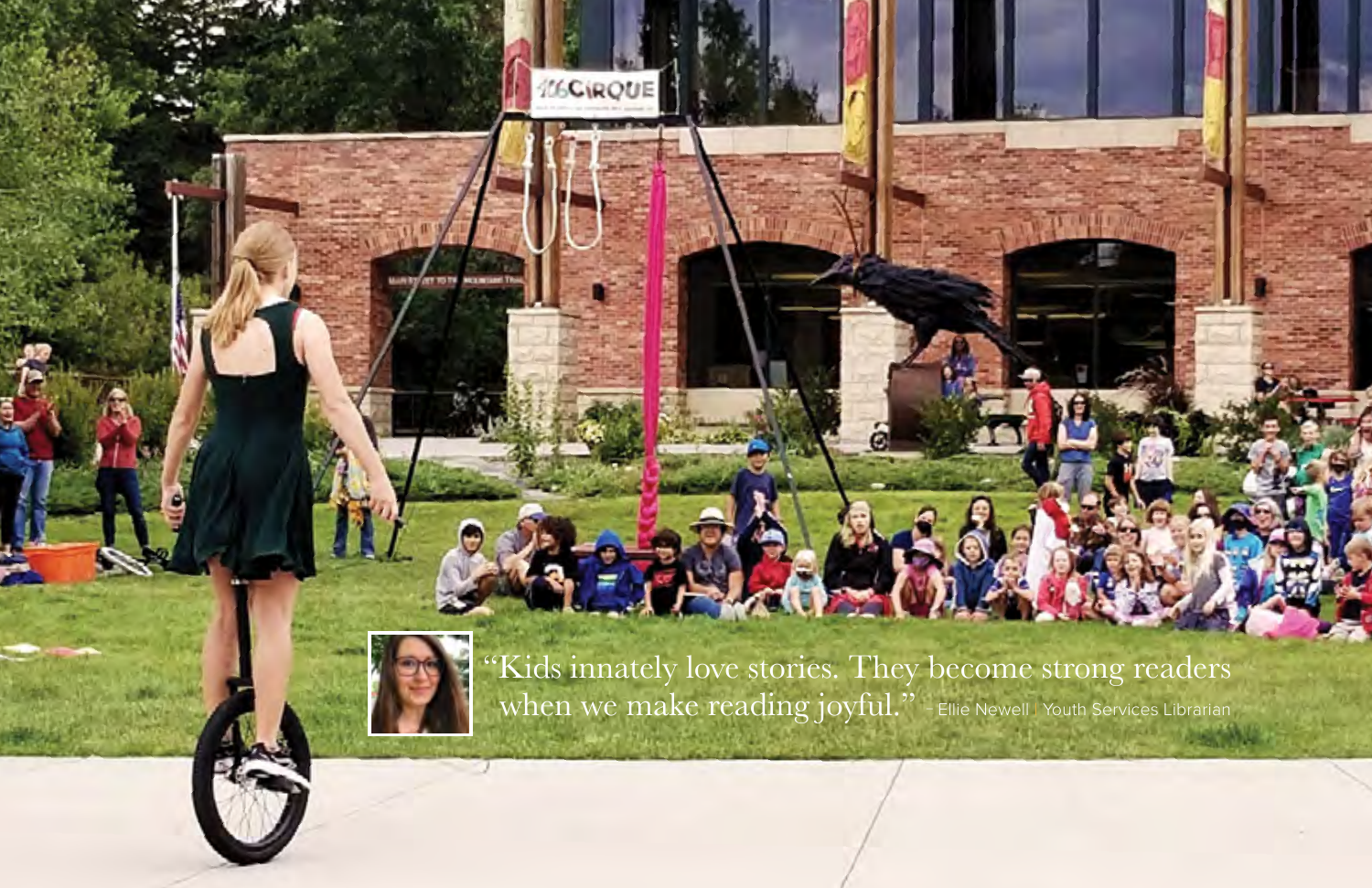## Your donations in action

On a stormy August day, the Library turned into a circus. Literally.

Professional jugglers dazzled kids on the front plaza, while aerial acrobats and a pizza bus added to the carnival atmosphere. The blowout party was the final act in a summer celebrating kids at the Library, and it felt particularly joyful after a dismal pandemic summer the year before.

And when the kids finally dispersed, the stacks of books they lugged home brought the biggest smiles to librarians' faces. After all, those books and the reading they encouraged were a key part of the effort.

At the close of 2021, "crisis" feels like a word we've heard all too much. Yet **children are in an unprecedented reading crisis**, stemming from school disruptions and a dearth of teachers. In the youngest grades, reading skills are at a 20-year low in some places.

**Photo:** A unicyclist captivates the crowd at the End of Summer Celebration of Reading.

[bozemanlibraryfoundation.org](https://www.bozemanlibraryfoundation.org/)

The Bozeman Public Library's programs can transform these children's lives by bringing families to the Library and increasing their access to reading resources. From Summer Reading programs to take-home book bags to free gifts of books for families visiting the local food bank, **the Library's donor-funded programs tackle the reading crisis right here in our community**. You, our generous supporters, make this possible.

While the youngest children have spent most of their lives in a world that has been anything but normal, their Library has remained an anchor of creativity, support, and funfilled learning.

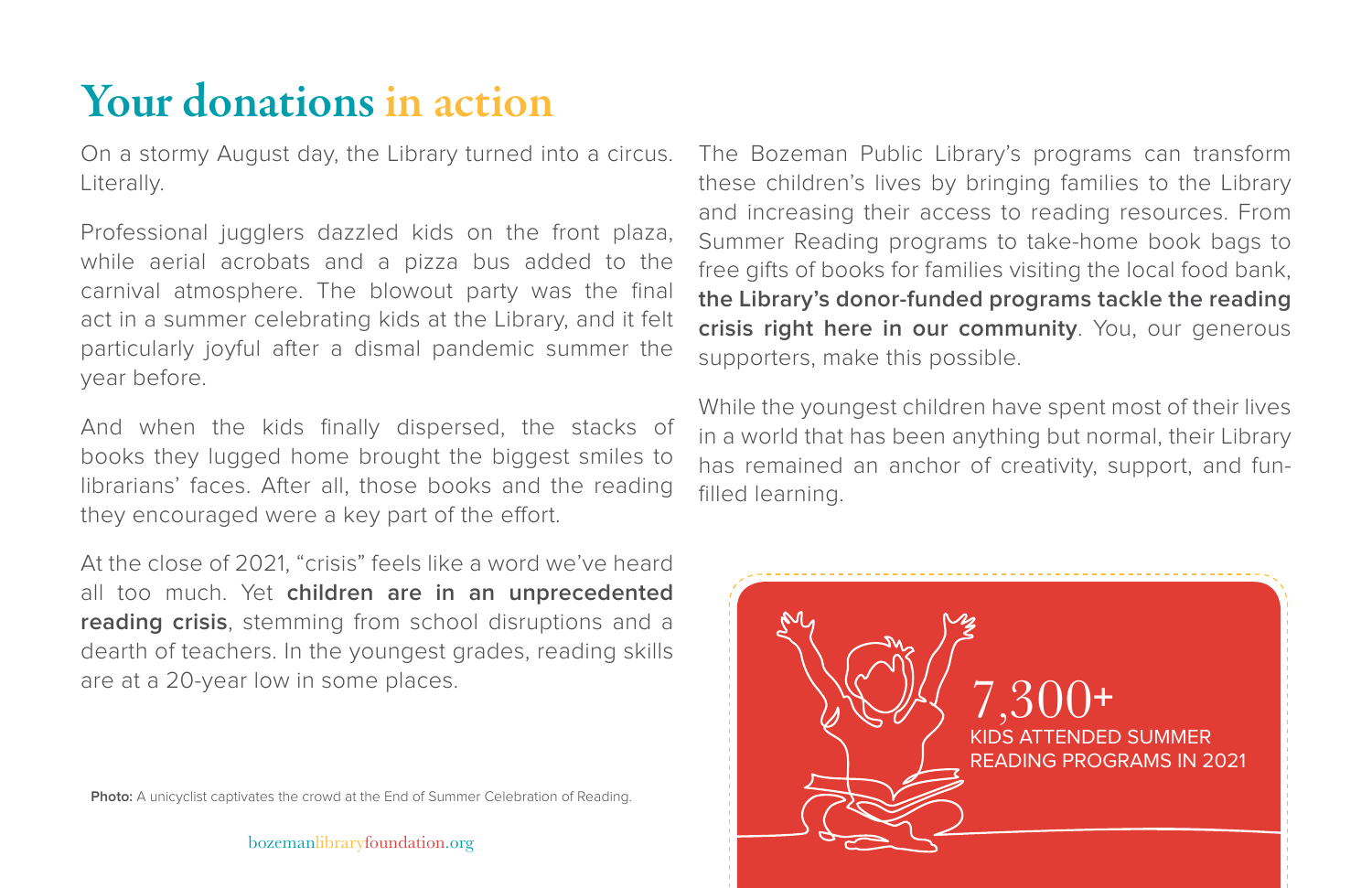# New spaces await at your Bozeman Public Library

Thanks to support from our loyal donors, the BPL Forward capital campaign is ready to bring new spaces to the Bozeman Public Library! The renovation begins in Fall 2022.

Library and City leadership worked with design professionals in 2021 to develop and fine tune the plans for the renovation. We invited many longtime supporters and our board of directors to make early gifts to the capital campaign. **Through the generosity of these close partners, we have raised \$5.2 million toward the \$5.6 million goal**.

In 2022, we're extending the invitation to all Library lovers to invest in these impactful changes.

New spaces in your renovated Library include:

- **Learning labs** for hands-on creativity. Think cooking demos, 3-D printing, and art classes. For individual discovery, our renovated reading room will provide dedicated quiet space.
- A **new recording studio** for podcasters, musicians, and others to share their art and ideas with the community and beyond.
- A **newly created Hub**, with views of Lindley Park, to meet neighbors, read, and browse the Friends of the Bozeman Public Library used bookstore. New energyefficient lighting in the hub and across the public space will reduce energy consumption by 76%.
- Additional **meeting rooms** to come together with neighbors for informative events, community meetings, book clubs, and more.

The renovation marks the first phase of a two-step plan to improve Library service across Gallatin Valley. The second phase, due to begin in 2023, will focus on a west side branch library.

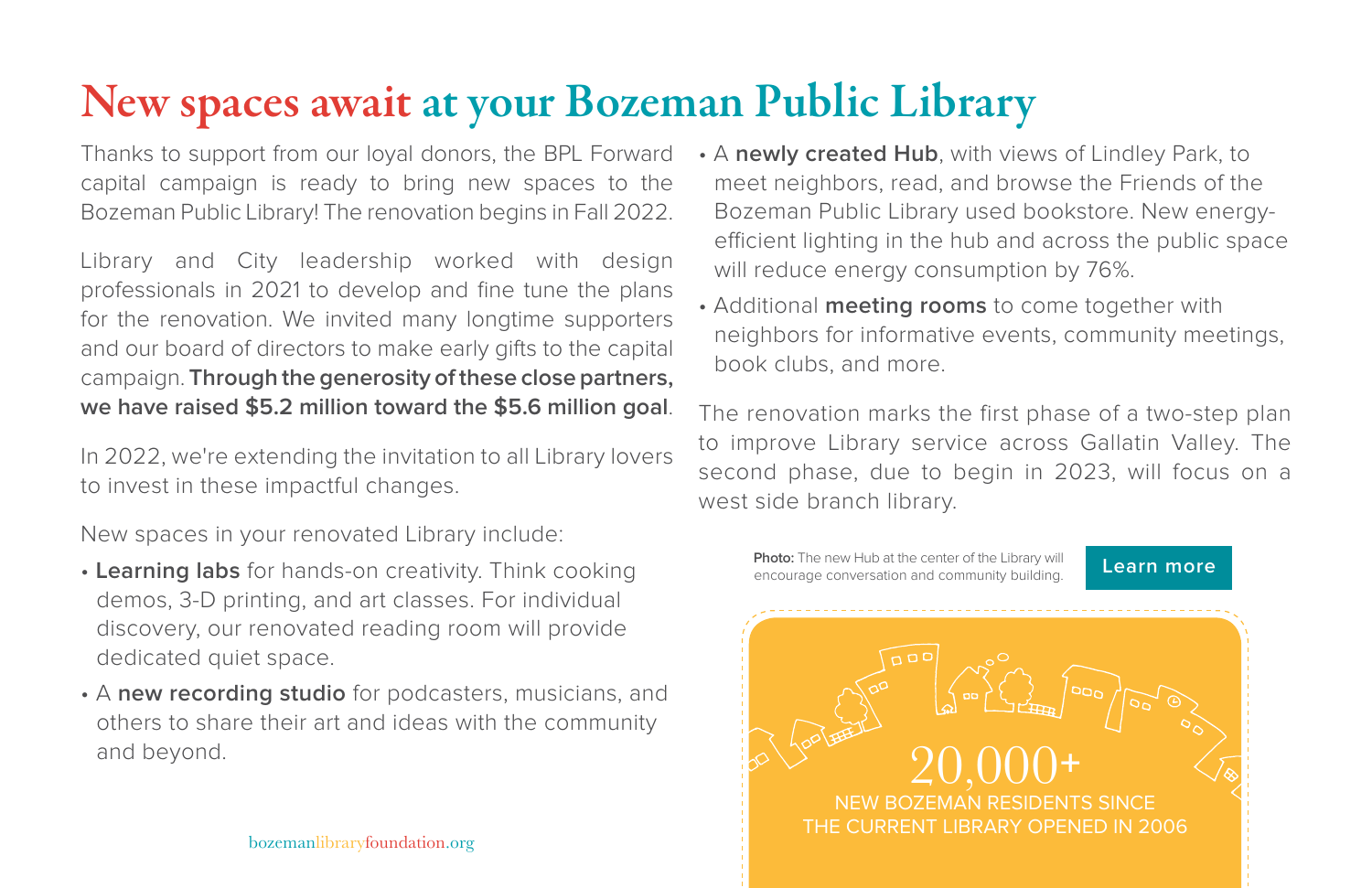"I am so grateful for the Library's free meeting rooms and training spaces. The space has been an amazing resource for our local nonprofit community."

¯ Jill Ellwood | One Valley Community Foundation

**DONOK MANE LEGANYIED**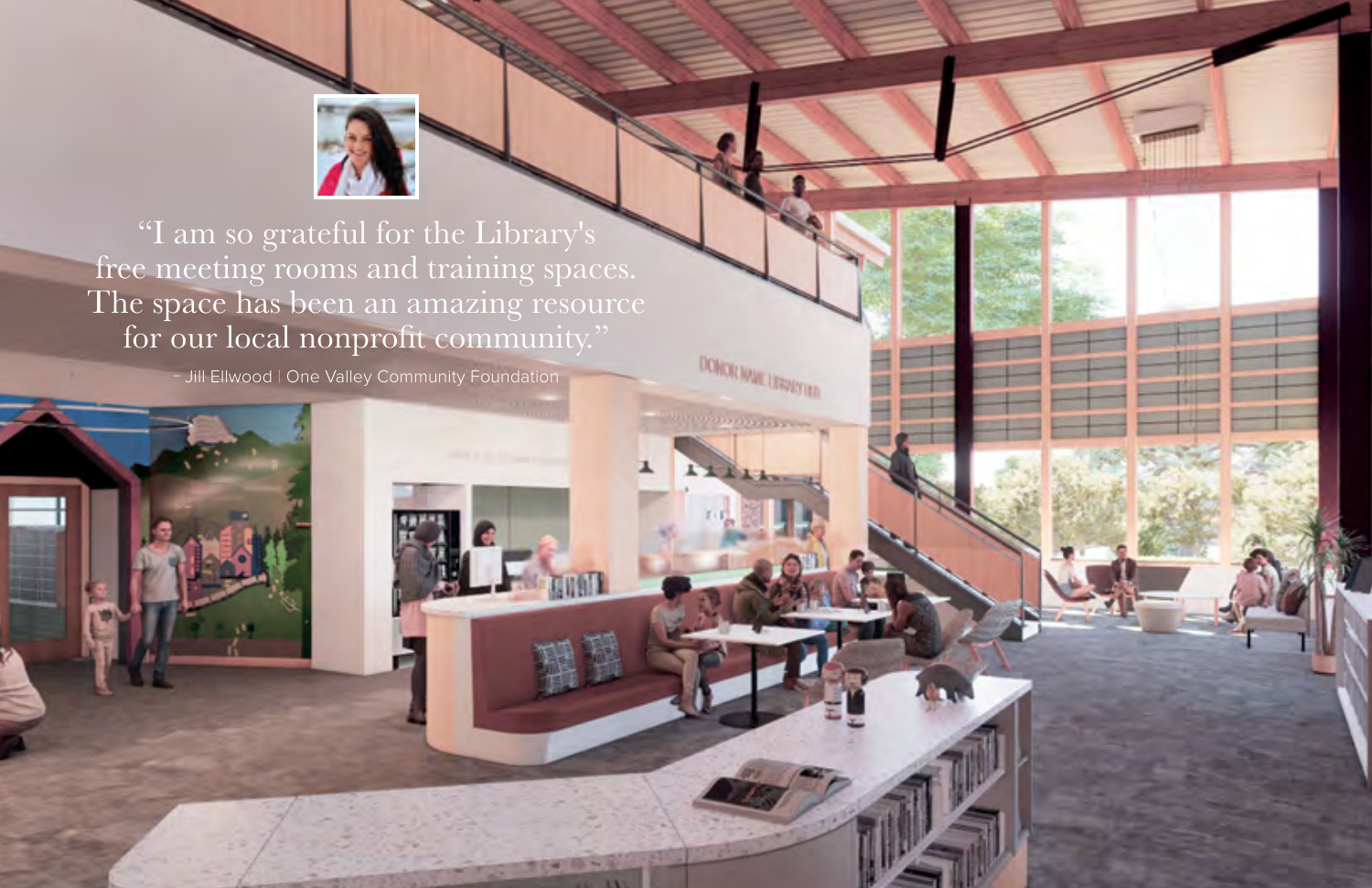"Thanks for a good library. It is one of the joys in my life."  $\overline{\phantom{a}}$  -Library Patron



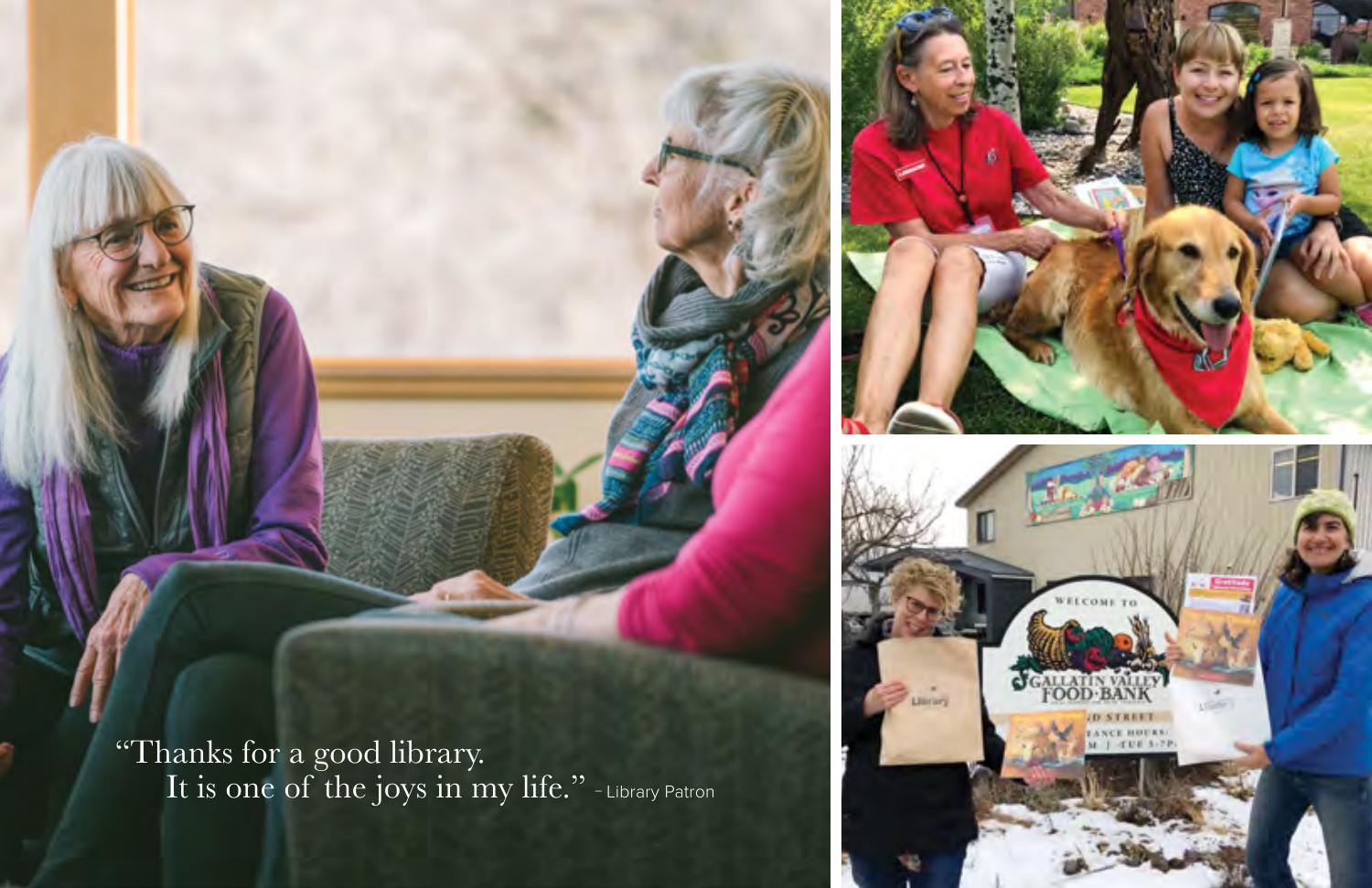# A place for community where everyone is welcome

Every weekday, as soon as the Library opens, a retiree climbs the stairs to work on the latest puzzle laid out on a community table. Nearby, a homeless veteran finds a familiar corner to dive into a history book. And in the children's room, a toddler greets friends while her mother settles into a rocking chair with a newborn.

The Library's first function may be to provide access to knowledge, but for many, the most important one is that it provides community. **Virtually no other place exists where absolutely everyone is welcome to get warm, stay as long as they want, access all resources equally, and enjoy the company of others—all without spending a dime**.

A crisis of loneliness, once mostly confined to elders, now devastates people across the age spectrum, including teens. Two years into the global pandemic, the act of simply gathering together often feels fraught. Yet at the Library, with its generous spaces and welcoming nooks, community re-emerges.

#### **Photos (clockwise from left):**

Shirley Davidson and friends catch up in a Library nook. | The Read to a Dog program brings canine companionship. | Free kids' books and activities remind food bank visitors their library is there for them.

[bozemanlibraryfoundation.org](https://www.bozemanlibraryfoundation.org/)

**For those community members whose burdens have become heavier these last two years, the Library has expanded crucial support.** The donor-funded Open Door program discreetly connects patrons with social services for mental health, domestic violence, housing instability, and more. A partnership with the Gallatin Valley Food Bank provides free lunches and books to children who may otherwise have neither.

So while you can find many offerings at the Library, one of the most intangible—the gift of belonging—may be achieving the greatest good.

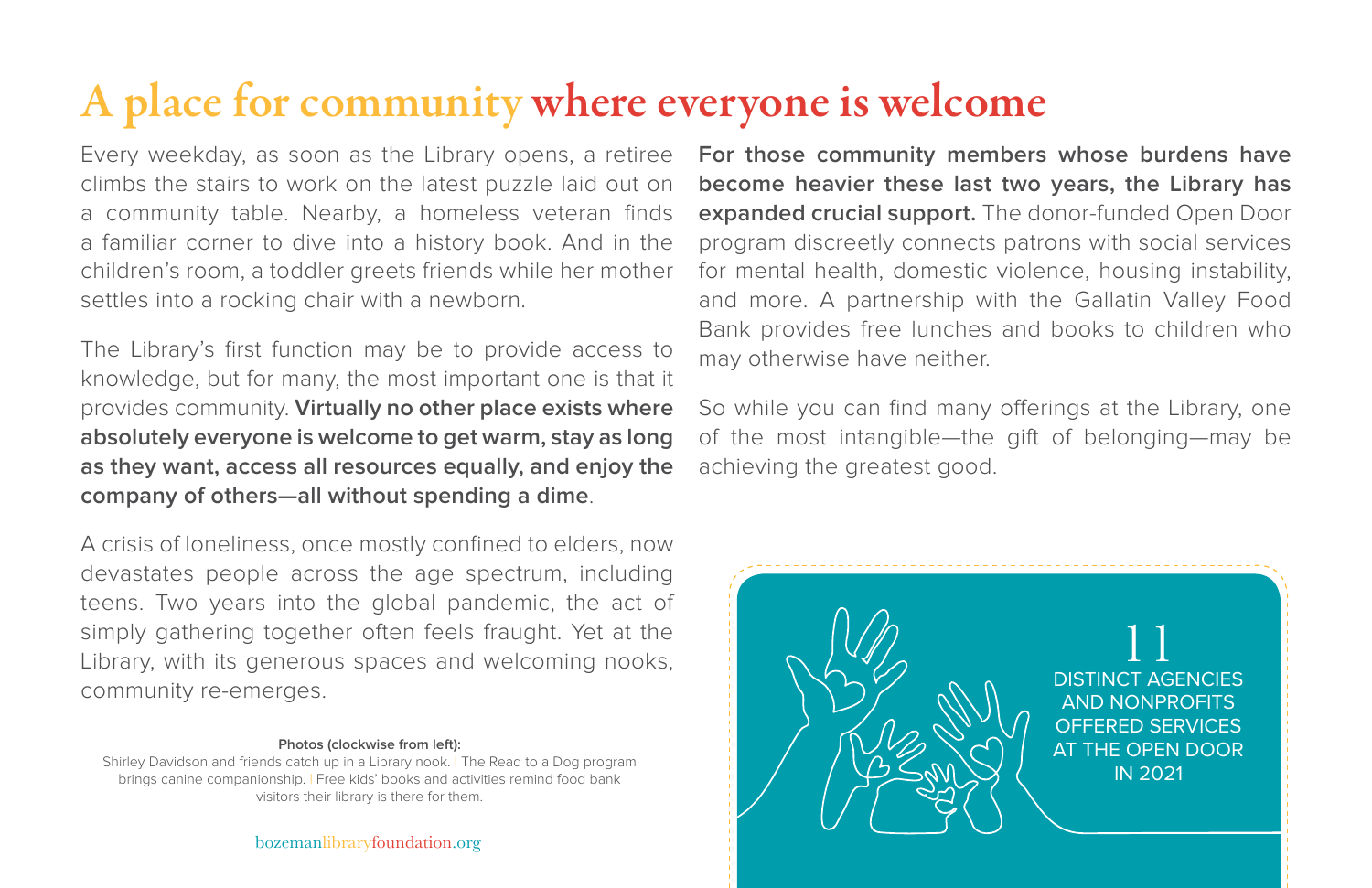# Your generosity has opened a new chapter

The Bozeman community surged back to the Library in 2021, joining in-person programs while also enjoying the convenience and safety of remote offerings. Thanks to incredible support for the BPL Forward capital campaign, the Library is poised to open a new chapter in 2022 with groundbreaking on a Library renovation.

### Spent to support your Library

| \$590,060 |
|-----------|
|           |
| \$10,902  |
| . \$9,539 |
|           |
| \$1,846   |
|           |
| \$79.155  |
| \$723,503 |
|           |
| \$953,706 |

### Sources of support



Year Ending December 31, 2021

Does not include investment gains/losses or interest & dividends. Comprehensive audited financial statements are available at [bozemanlibraryfoundation.org](https://www.bozemanlibraryfoundation.org/).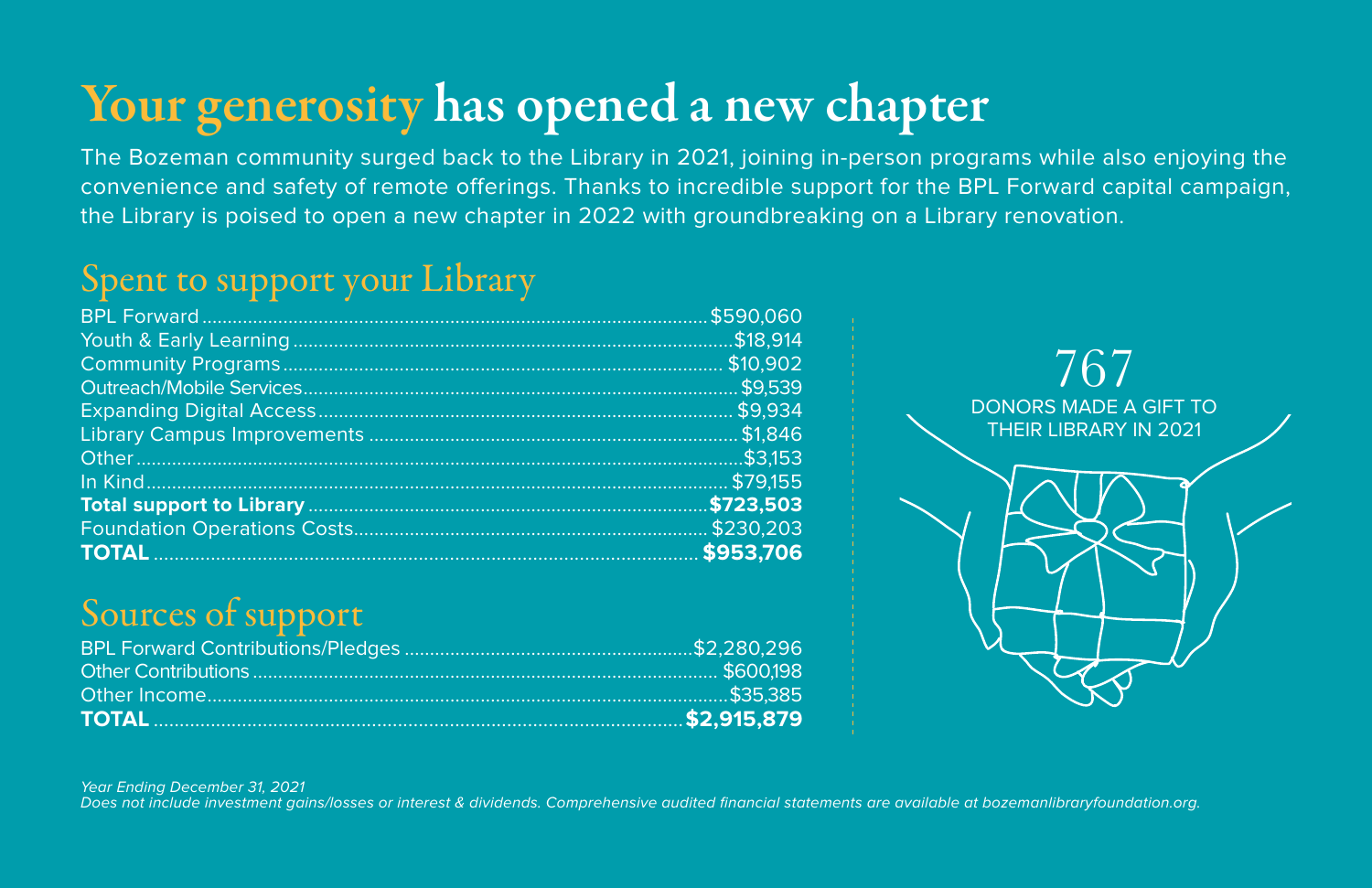# Dear Library lovers,

Libraries are a clear and simple good in a chaotic world. It's a blessing that our overburdened brains can rely on something so obviously and profoundly beneficial to us all. Who's welcome? Everyone. Can I afford it? Yes, everything is free. How can it help me? In almost every way imaginable.

Whether you're looking to better understand world events or yourself, whether you need support to overcome obstacles or develop new interests, or whether you're a newcomer (welcome!) or a longtime resident looking to connect with your community, your Bozeman Public Library offers programs and services that will make your life better.

In a year of challenges, I'm going to set a positive challenge before you: **to use your Library and invite your friends to do so**. Really look at which programs and services could help you, as well as which ones can help those you love.

Spread the word about the Library's lifelines to learning, health, and community. And then come pay us a visit and let us be there for you. It's that simple.

Thank you for being a champion of your community and the good your Bozeman Public Library brings to everyone within it.



Janay Johnson | Executive Director